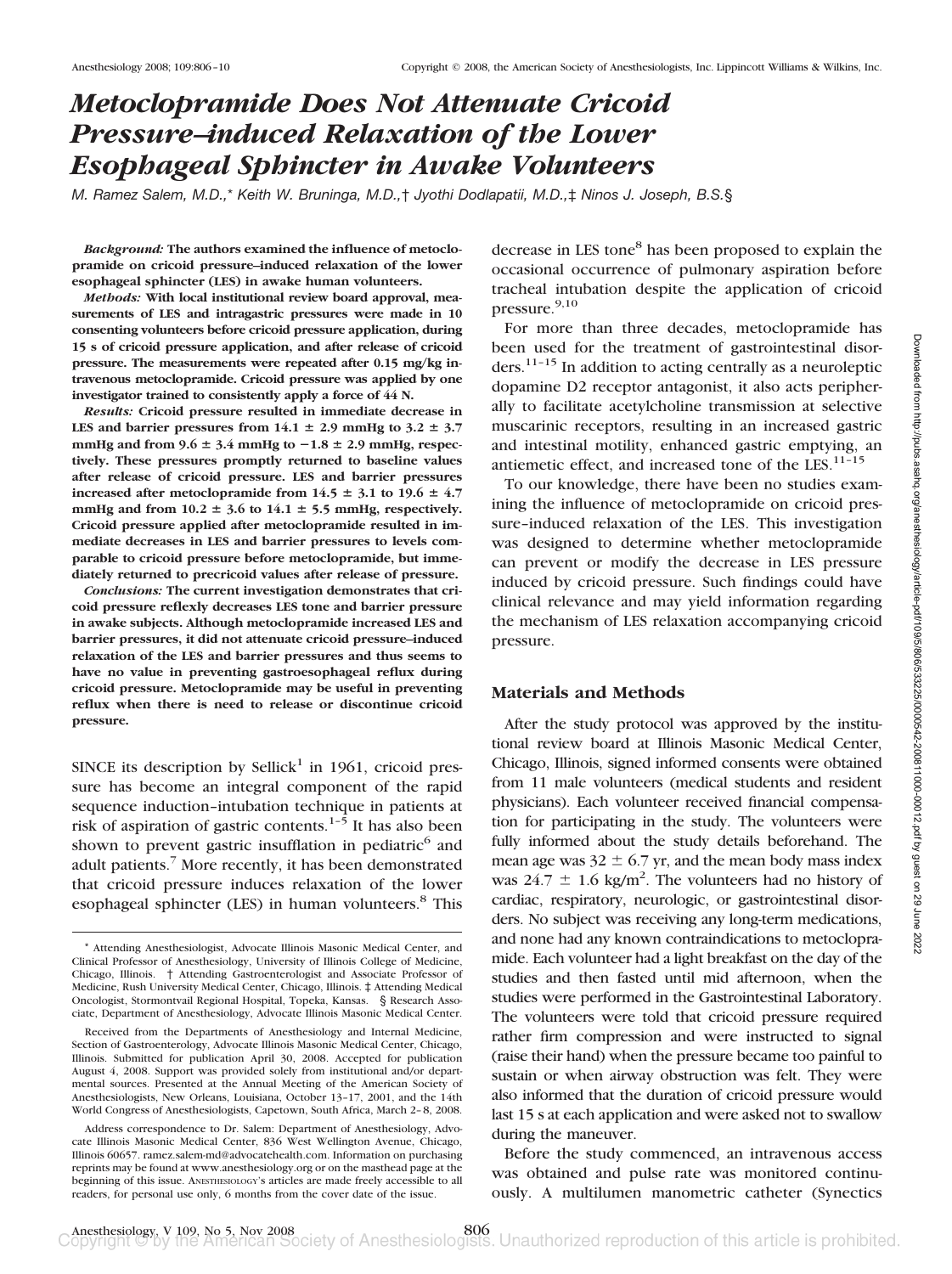Medical, Irving, TX) was introduced *via* the nose after topical anesthesia (2% lidocaine jelly) was applied to the nares. The catheter was advanced while the volunteer sipped small amounts of water until the distal end of the catheter was in the stomach. The high-pressure zone, defined as the LES, was identified using a pull-through technique as has been previously described.<sup>16,17</sup> The catheter was thereafter fixed for the duration of the study. Transducers were zeroed to the mid chest position and calibrated before each measurement. Pressure tracings were recorded using a multichannel recording system.

Measurements of LES and intragastric pressures were obtained in each subject before cricoid pressure application, during cricoid pressure application, and after release of cricoid pressure, and all measurements were repeated after administration of metoclopramide. Therefore, each subject acted as his own control. The pressures were continuously recorded, with the volunteers in the supine position. After a 15-min stabilization period following catheter placement, baseline values were recorded with the head in an extended position. A standardized single-handed cricoid pressure was then applied, always by one investigator (M.R.S.) experienced in performing the maneuver and trained to consistently apply a force of  $44 \text{ N}$ <sup>1,18</sup> The pressure was applied to the extent tolerated by the volunteer for a period of 15 s. The procedure was performed in triplicate at 45-s intervals. Lower esophageal pressure and intragastric pressures were again recorded after cricoid pressure was released.

After a 15-min recovery period, 0.15 mg/kg metoclopramide was slowly given intravenously over a period of 1 min. After 5 min, baseline recordings were again obtained, followed by cricoid pressure for 15 s in triplicate at 45-s intervals. The pressures were again recorded after release of cricoid pressure. The volunteers were questioned about their experience and their comments were sought.

The pressure tracings were interpreted by an experienced gastroenterologist who had no previous knowledge of the study protocol or its objectives. The mean values of intragastric and LES pressures were obtained in triplicate at each measurement period and averaged. The barrier pressure was calculated as LES pressure minus the intragastric pressure.

### *Statistical Analysis*

All statistical analyses were performed using SPSS version 15.0 (SPSS, Inc., Chicago, IL). One-way analysis of variance for repeated measures and the Student–Newman–Keuls tests were used to determine statistically significant differences between mean measured or calculated pressures obtained at each measurement period. The Levene test of equality of error variances was used to confirm equal error variance is equal across time periods. Statistical significance was accepted at  $P <$ 0.05. Data are displayed as mean  $\pm$  SD.

## **Results**

One volunteer was unable to tolerate the insertion of the nasogastric catheter and was excluded from the study. All other volunteers tolerated the procedure and were able to sustain 15-s periods of cricoid pressure at each application. Data were available for 10 subjects. There were no complications associated with this study. Three volunteers commented that there was a transient feeling of airway obstruction during cricoid pressure, but they were able to tolerate the pressure for periods of 15 s.

Figure 1 displays a typical tracing of LES and intragastric pressure recordings before application of cricoid

**Fig. 1. A typical tracing showing lower esophageal sphincter pressure (LESP) and intragastric pressure (IGP) recordings before application of cricoid pressure (***A***), during application of cricoid pressure (***B***), after release of cricoid pressure (new baseline) (***C***), after administration of 0.15 mg/kg metoclopramide (***D***), during application of cricoid pressure (***E***), and after release of cricoid pressure**  $(F)$ . Paper speed = 1 mm/s.

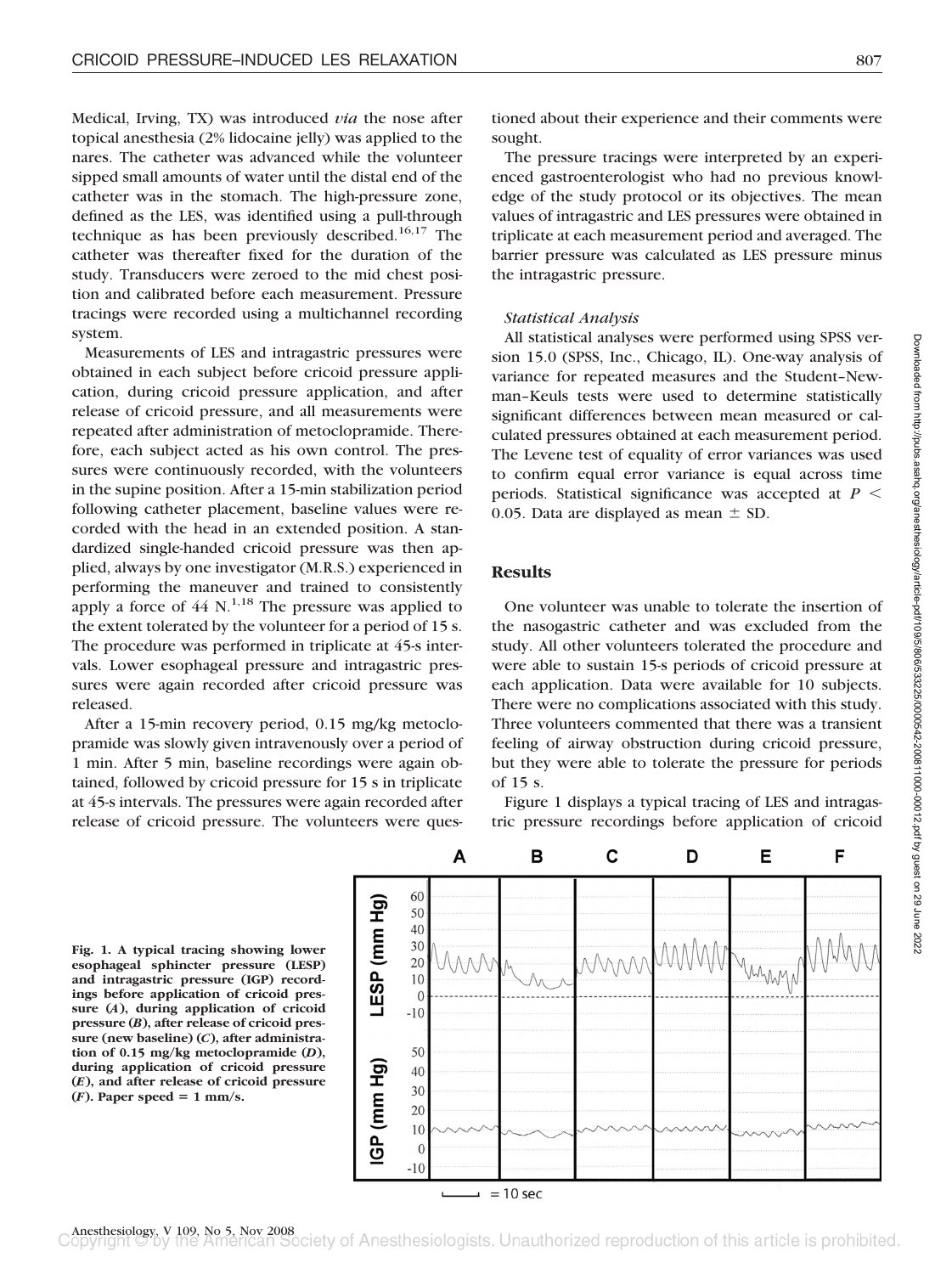|                                                                        | Before Metoclopramide                            |                                                    |                                                   | After Metoclopramide                              |                                                      |                                                   |
|------------------------------------------------------------------------|--------------------------------------------------|----------------------------------------------------|---------------------------------------------------|---------------------------------------------------|------------------------------------------------------|---------------------------------------------------|
|                                                                        | <b>Baseline</b>                                  | <b>Cricoid Pressure</b><br>Applied                 | Cricoid Pressure<br>Released                      | <b>Baseline</b>                                   | <b>Cricoid Pressure</b><br>Applied                   | <b>Cricoid Pressure</b><br>Released               |
| Lower esophageal pressure<br>Intragastric pressure<br>Barrier pressure | $14.1 \pm 2.9$<br>$4.6 \pm 1.4$<br>$9.6 \pm 3.4$ | $3.2 + 3.7^*$<br>$5.4 \pm 1.3$<br>$-1.8 \pm 2.9^*$ | $14.5 \pm 3.1$<br>$4.1 \pm 2.3$<br>$10.2 \pm 3.6$ | $19.6 \pm 4.7$<br>$5.7 \pm 1.9$<br>$14.1 \pm 5.5$ | $5.0 \pm 4.3^*$<br>$5.8 \pm 2.3$<br>$-0.2 \pm 5.1^*$ | $20.2 \pm 5.2$<br>$6.5 \pm 2.8$<br>$13.8 \pm 6.1$ |

**Table 1. Lower Esophageal Sphincter, Intragastric, and Barrier Pressures Obtained in 10 Volunteers before and after Administration of 0.15 mg/kg Intravenous Metoclopramide**

Data are in mmHg  $\pm$  SD.

 $* P < 0.05$  *vs.* respective baseline value.  $+ P < 0.05$  *vs.* respective pre-metoclopramide value.

pressure, during application of cricoid pressure, after release of cricoid pressure (new baseline), after administration of 0.15 mg/kg metoclopramide, during application of cricoid pressure, and after release of cricoid pressure.

Mean values for LES, intragastric, and barrier pressures with and without cricoid pressure and before and after metoclopramide administration are shown in table 1. The initial application of cricoid pressure resulted in significant decreases in LES pressure from  $14.1 \pm 2.9$ mmHg to 3.2  $\pm$  3.7 mmHg and barrier pressure from 9.6  $\pm$ 3.4 mmHg to  $-1.8 \pm 2.9$  mmHg, but the intragastric pressure remained unchanged. Upon release of cricoid pressure, there was an immediate return of LES and barrier pressure to baseline values (table 1). After administration of metoclopramide, LES and barrier pressures increased significantly from  $14.5 \pm 3.1$  to  $19.6 \pm 4.7$ mmHg and  $10.2 \pm 3.6$  to  $14.1 \pm 5.5$  mmHg, respectively. Intragastric pressure did not change. Application of cricoid pressure after metoclopramide administration resulted in significant decreases in LES pressure from 19.6  $\pm$  4.7 mmHg to 5.0  $\pm$  4.3 mmHg and barrier pressure from  $14.1 \pm 5.5$  mmHg to  $-0.2 \pm 5.1$  mmHg, but immediately returned to the precricoid pressure values when cricoid pressure was released (table 1). The mean values for LES and barrier pressures obtained during cricoid pressure, before or after metoclopramide administration, were not different. Intragastric pressure did not change with application of cricoid pressure before or after administration of metoclopramide.

## **Discussion**

A dose–response study of the effect of metoclopramide on the LES and barrier pressure would have been desirable in the current study. Because of its known side effects, only one dose of metoclopramide, which is the commonest dose used clinically, was investigated. A previous study, however, demonstrated a dose-related increase in LES pressure with oral and intravenous administration of metoclopramide in normal subjects and in patients with symptomatic gastroesophageal reflux.<sup>19</sup> The drug was injected slowly as recommended by the

manufacturer to minimize side effects. Because the onset of action after intravenous injection is 1–3 min, 5 min was allowed before measurements were made.

To minimize the variability in the application of cricoid pressure and to produce accurate and consistent pressure, a single experienced investigator, trained to apply a force of 44 N, applied cricoid pressure in all volunteers. Herman *et al.*<sup>18</sup> showed that with proper training, the use of correct force applied to the cricoid cartilage is reproducible within a range of 2 N. We used a greater force (44 N) than that used in a previous investigation, where 20, 30, and 40 N were used, which is sufficient to occlude the esophagus in most patients. $20,21$  Cricoid pressure was limited to 15 s because some awake volunteers may not tolerate cricoid force for more than 20 s and may also experience airway obstruction. In the current study, swallowing, which can cause a transient decrease in LES pressure,  $22,23$  was eliminated during the measurements.

Baseline measurements of the LES, intragastric, and barrier pressures in the current study were all within normal values. Our findings confirm previous findings<sup>8</sup> that cricoid pressure is associated with substantial reduction of the LES tone, while there was no change in intragastric pressure. The LES to intragastric pressure gradient (the barrier pressure) disappeared completely during application of cricoid pressure. Tournadre *et al.*<sup>8</sup> showed that a decrease in LES pressure occurs even with cricoid pressure less than that required to occlude the esophagus. In that study, LES pressure decreased by 38% with the application of cricoid pressure using a force of 20 N. Increasing the force to 40 N resulted in an additional 12% decrease in LES pressure. The greater decrease in LES pressure accompanying cricoid pressure found in our study (70%) may be related to the greater force applied.

It has been postulated that the mechanism of cricoid pressure–induced relaxation of the LES tone is reflex in nature.<sup>8</sup> A similar decrease in LES tone occurs during swallowing, $22,23$  pharyngeal stimulation, $24$  and laryngeal mask airway insertion. $25$  This seems to be initiated by stimulation of mechanoreceptors in the pharynx. $8,24,25$ The finding that metoclopramide did not prevent or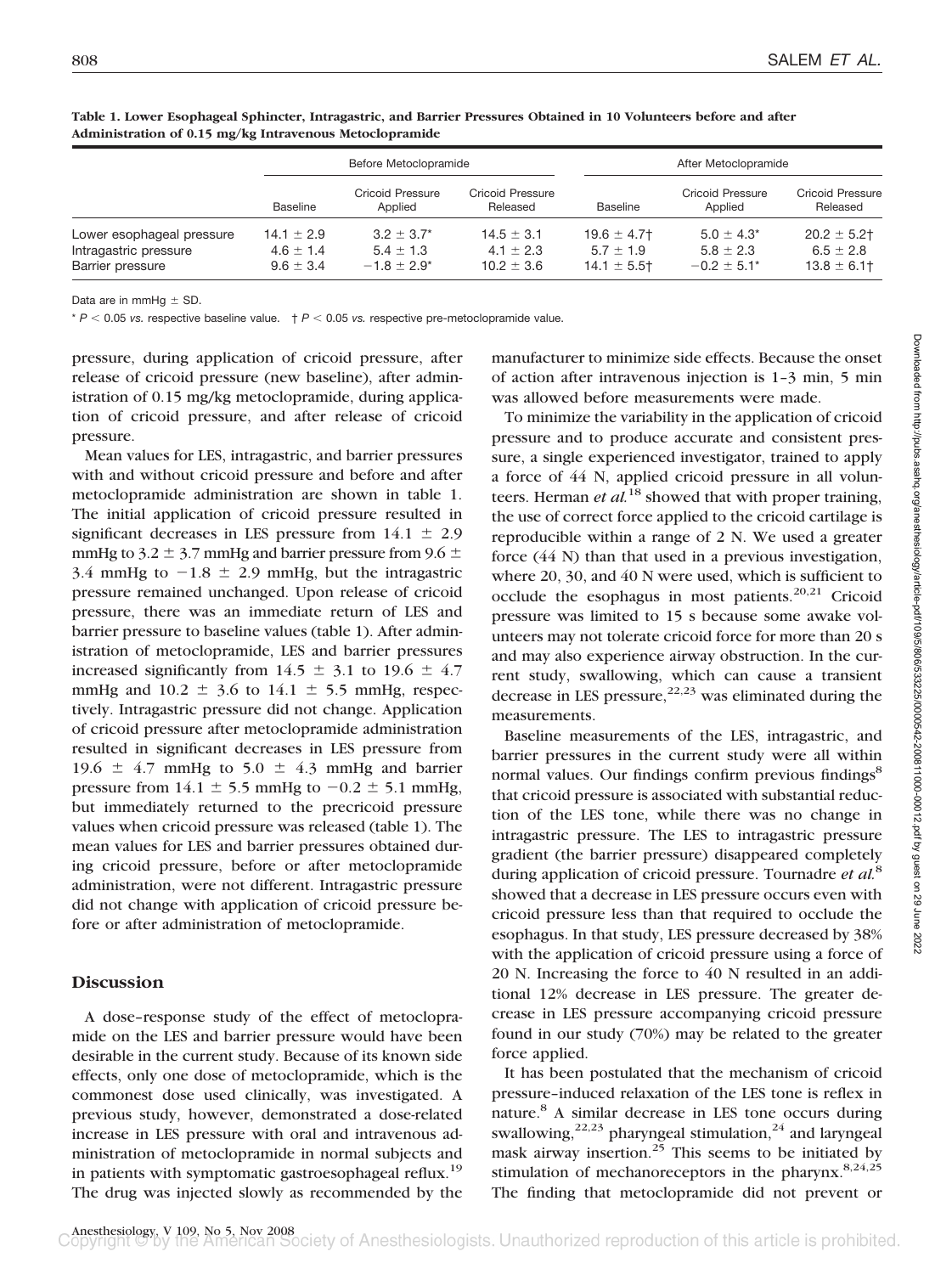even attenuate cricoid pressure–induced relaxation of the LES lends support to a reflex mechanism. A recent study of 10 awake volunteers suggested that cricoid pressure–induced relaxation of the LES can be abolished by remifentanil infusion and a bolus of propofol, suggesting that by blocking the pain or discomfort due to cricoid pressure, opioids and drugs used to induced anesthesia can prevent stimulation of the mechanoreceptors in the pharynx, which causes relaxation of the LES.<sup>26</sup> More studies are needed to confirm the beneficial effects of opioids and other drugs in preventing or attenuating cricoid pressure–induced relaxation of the LES.

Based on the belief that a decrease in barrier pressure increases the risk of regurgitation, particularly if intragastric pressure is increased or LES pressure is decreased, $27$  it has been suggested that the occurrence of pulmonary aspiration despite cricoid pressure may be related to the associated relaxation of the LES.<sup>8</sup> This seems unlikely for several reasons. First, the purpose of cricoid pressure is to occlude the esophageal lumen, so that gastric or esophageal contents do not reach the pharynx and tracheobronchial tree, and not to prevent gastroesophageal reflux. Second, the occurrence of pulmonary aspiration despite cricoid pressure may be related to inadequate or improper application.<sup>28</sup> Third, the incidence of pulmonary aspiration, with the use of a laryngeal mask airway, which is known to decrease LES tone by a mechanism similar to that of cricoid pressure, is not higher than that associated with tracheal intubation.29 Fourth, although there is a known relation between the decrease in LES pressure and gastroesophageal reflux, it is not possible to establish or define the barrier or LES pressure values below which reflux will occur.30

The current investigation confirms previous findings demonstrating the efficacy of metoclopramide in increasing the tone of the LES. $<sup>11-15</sup>$  In all volunteers, there</sup> was consistent increase in LES and barrier pressures after metoclopramide administration. Nevertheless, the LES– intragastric pressure gradient still disappeared when cricoid pressure was applied. Upon release of cricoid pressure, the gradient was immediately reestablished to its post-metoclopramide values. Although metoclopramide does not seem to offer any benefit in increasing the barrier pressure during cricoid pressure, it may have clinical significance in preventing gastroesophageal reflux when there is a need to release or discontinue cricoid pressure. Although not all investigators are in agreement, $31-33$  studies have shown that cricoid pressure may displace the esophagus,  $34$  compromise airway patency,35,36 make ventilation with a facemask or with a laryngeal mask airway more difficult, $37$  cause difficulty placing a endotracheal tube<sup>38,39</sup> or threading a tube over an introducer, $37$  and alter visualization of the larynx by a fiberoptic scope. $36$  Also, repositioning of the hand during cricoid pressure and inadvertent release of cricoid pressure are common occurrences during anesthetic induction.<sup>28</sup> If cricoid pressure is released under these circumstances, to enhance ventilation, glottic visualization, or tracheal intubation or to improve the application of cricoid pressure, previously administered metoclopramide could maintain a higher baseline LES tone and thus possibly prevent gastroesophageal reflux.

In conclusion, the current study concurs with previous investigations demonstrating that in awake subjects, cricoid pressure induces reflex relaxation of the LES, resulting in a decrease in barrier pressure. Upon release of cricoid pressure, there is an immediate return of the LES tone and barrier pressure to baseline values. Although metoclopramide increases the tone of the LES, it does not attenuate cricoid pressure–induced relaxation of the LES. However, metoclopramide may be beneficial in maintaining higher barrier pressure, thus preventing gastroesophageal reflux in situations where cricoid pressure is released.

## **References**

1. Sellick BA: Cricoid pressure to control regurgitation of stomach contents during induction of anaesthesia. Lancet 1961; 2:404–6

2. Salem MR: Anesthetic management of patients with a full stomach: Critical review. Anesth Analg 1970; 49:47–55

3. Salem MR, Wong AY, Lin YH: Efficacy of cricoid pressure in preventing aspiration of gastric contents in paediatric patients. Br J Anaesth 1972; 44:401–4 4. Ng A, Smith G: Gastroesophageal reflux and aspiration of gastric contents in

anesthetic practice. Anesth Analg 2001; 93:494–513 5. Brimacombe JR, Berry AM: Cricoid pressure. Can J Anaesth 1997; 44:

414–25 6. Salem MR, Wong AY, Mani M, Sellick BA: Efficacy of cricoid pressure in

preventing gastric inflation during bag-mask ventilation in pediatric patients. ANESTHESIOLOGY 1974; 46:96–8

7. Lawes EG, Campbell J, Mercer D: Inflation pressure, gastric insufflation and rapid sequence induction. Br J Anaesth 1987; 59:315–8

8. Tournadre JP, Chessard D, Berrada KR, Boulétreau P: Cricoid cartilage pressure decreases lower esophageal sphincter tone. ANESTHESIOLOGY 1997; 86:7–9 9. Warner MA, Warner ME, Weber JG: Clinical significance of pulmonary

aspiration during the perioperative period. ANESTHESIOLOGY 1993; 78:56–62 10. Schwartz DE, Matthay MA, Cohen NH: Death and other complications of emergency airway management in critically ill adults. ANESTHESIOLOGY 1995; 82: 367–76

11. Heitmann P, Möller N: The effect of metoclopramide on the gastrooesophageal junction zone and the distal oesophagus in man. Scand J Gastroenterol 1970; 5:620–6

12. Dilawari JB, Misiewicz JJ: The effect of oral metoclopramide on gastrooesophageal junction. Gut 1973; 14:380–2

13. Howard FA, Sharp DS: Effects of metoclopramide on gastric emptying during labour. BMJ 1973; 1:446–8

14. Baumann HW, Sturdevant AL, McCallum RW: L-Dopa inhibits metoclopramide stimulation of the lower esophageal sphincter in man. Dig Dis Sci 1979; 24:289–95

15. Brock-Utne JG, Rubin J, Welman S, Dimopoulos GE, Moshal MG, Downing JW: The action of commonly used antiemetics on the lower esophageal sphincter. Br J Anaesth 1978; 50:295–8

16. Smith G, Dalling R, Williams TIR: Gastro-oesophageal pressure gradient changes produced by induction of anaesthesia and suxamethonium. Br J Anaesth 1978; 50:1137–42

17. Dodds WJ: Instrumentation and methods for intraluminal esophageal manometry. Arch Intern Med 1976; 136:515–23

18. Herman NL, Carter B, Van Decar TK: Cricoid pressure: Teaching the recommended level. Anesth Analg 1996; 83:856–63

19. Cohen S, Morris DW, Schoen HJ, DiMarino AJ: The effect of oral and intravenous metoclopramide on human lower esophageal sphincter pressure. Gastroenterology 1976; 70:484–7

20. Wraight WJ, Chumney AR, Howells TH: The determination of an effective cricoid pressure. Anaesthesia 1983; 38:461–6

21. Vanner RG, Pryle BJ, O'Dwyer JP, Reynolds F: Upper oesophageal sphinc-